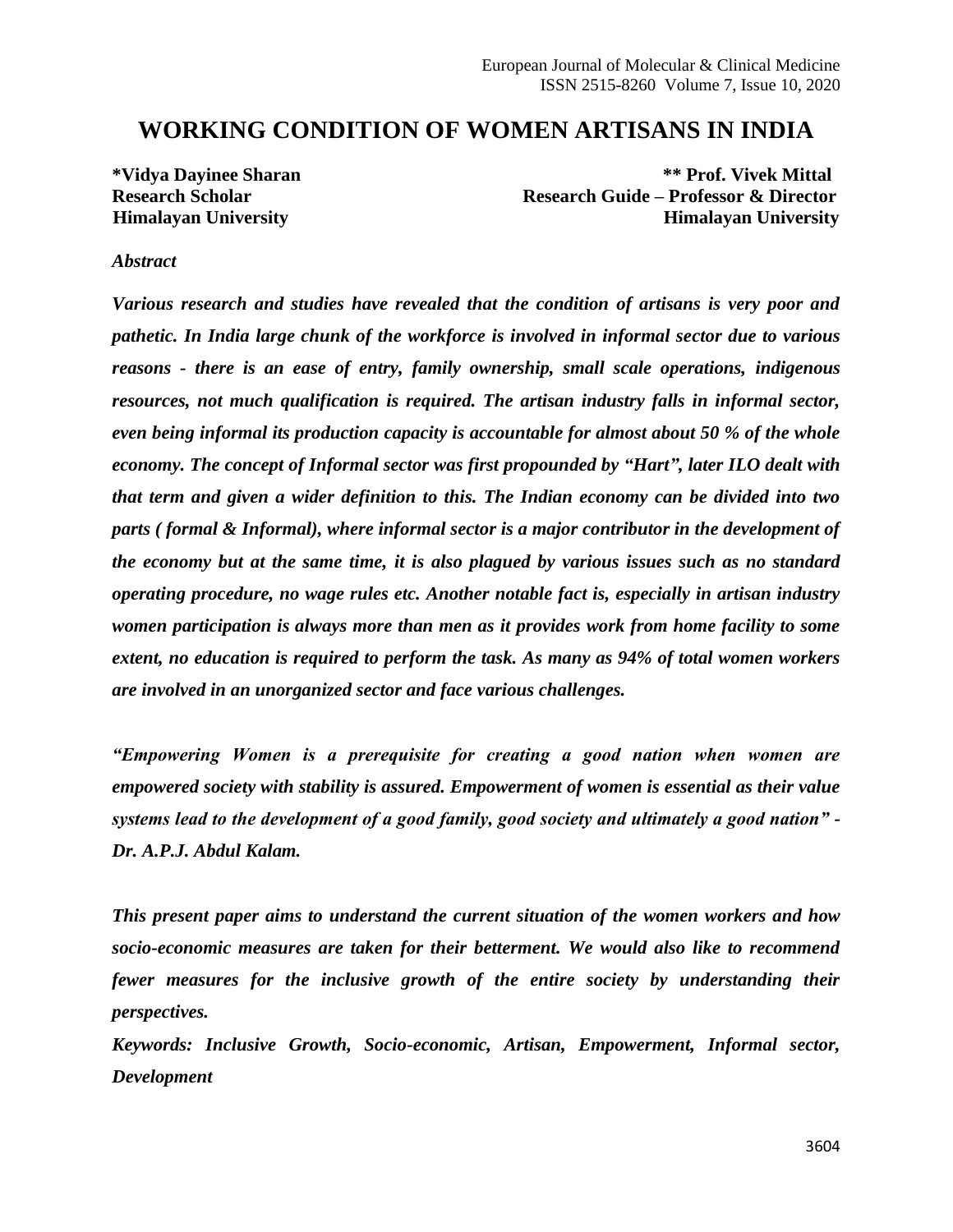# **Introduction**

Rural artisans are basically responsible for taking handicraft industry to the next level especially in the context of Indian Handicraft industry. The contributions made by the rural artisans are nearly about 78 % of total handicraft produced in the country. Indian handicraft industry is especially known for its fine art, the selection of brilliant colours, designs, crafting, which have always been acknowledged and admired by the world.

Here, women have an important role to play as they account for 30-35% of the workforce in the informal economy, 118 million women workers are engaged in the unorganized sector, constituting 97% of the total women workers. Women have additional duties to take care of their off-springs and well being of the entire family they are overly burdened in comparison to men in our society, despite performing all this house chorus activity they struggle to get fair treatment both at workplace or home, they are not equally treated as men. Even though putting so much of effort they don $\hat{\mathfrak{g}}$ <sup> $\mathsf{TM}$ </sup> get enough to eat for themselves and for their dependents, they are not able to even fulfill all the basic necessities like - food, safety, water and shelter.

This paper is going to help understanding development of women artisans through policymakers and planners and also helps us to give an idea about the importance of building women's capacities to improve their socio-economical status, which can directly improve their skills, personality, self-concept, leadership, and income.

Data from the 66th round of the NSSO indicates that female work participation rate has decreased between 2004-05 to 2009-10. The participation share of women in normal status workers has reduced from 28.7% to 22.8%. In rural areas this has declined from 32.7% to 26.1% and in urban areas from 16.6% to 13.8%, according to XII 5 years plan.

| <b>Indicators</b>         | Rural $(\% )$ |               |              | Urban $(\% )$ |               |              | <b>Total</b>   |
|---------------------------|---------------|---------------|--------------|---------------|---------------|--------------|----------------|
|                           | <b>Male</b>   | <b>Female</b> | <b>Total</b> | <b>Male</b>   | <b>Female</b> | <b>Total</b> | <b>Persons</b> |
| Labour Force              | 55.6          | 26.5          | 41.4         | 55.9          | 14.6          | 36.2         | 40.0           |
| <b>Participation Rate</b> |               |               |              |               |               |              |                |
| <b>Work Participation</b> | 54.7          | 26.1          | 40.8         | 54.3          | 13.8          | 35.0         | 39.2           |
| Rate                      |               |               |              |               |               |              |                |
| Proportion                | 0.9           | 0.4           | 0.7          | l.6           | 0.8           |              | 0.8            |

 **Participation in the Labour Force**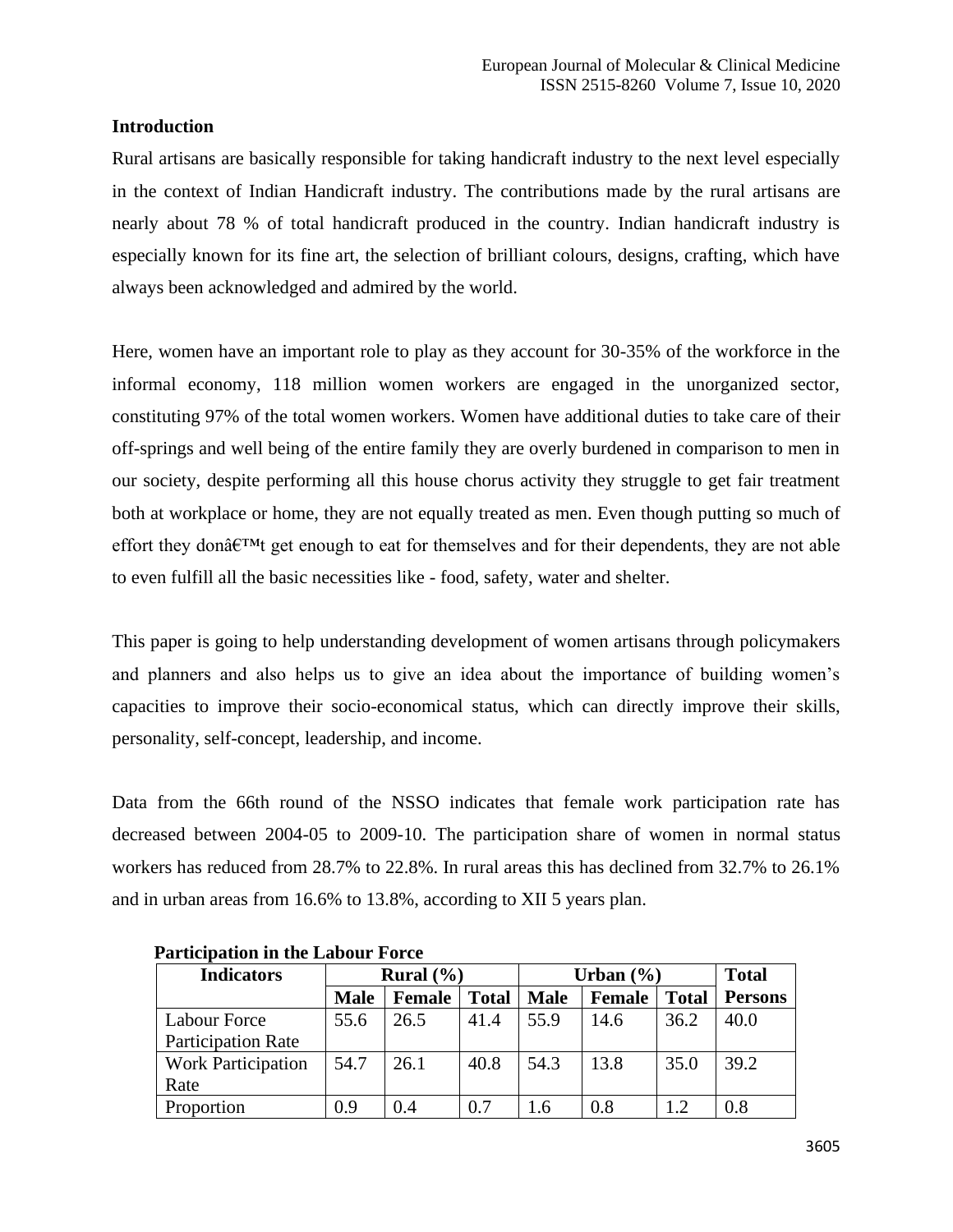| Unemployed           |     |     |     |                               |     |                |     |
|----------------------|-----|-----|-----|-------------------------------|-----|----------------|-----|
| Unemployment<br>Rate | 1.V | 1.0 | 1.V | $\cap$ $\circ$<br>$\angle$ .0 | ◡ ・ | $\sqrt{2}$<br> | ∠.∪ |

 *Source: NSSO 2009-10 (Usual Status (ps+ss)* **Objective of the study**

This paper establishes the fact that a small action can improve the working condition of woman artisans towards better and sustainable life by giving them better options. The small steps towards improvement of their workability might increase their personality, boost their confidence, improve their life skills, give them self respect etc. This paper helps us to understand that if the women are properly guided and motivated and given all sorts of support, then they can be a story changer and successful breadwinners, provided they have been given a right exposure.

# **Research Methodology**

To develop a proper understanding of their workability a field survey was conducted over three months of time in the cities where maximum women are involved in artisan work especially in the context of Uttar Pradesh. For collecting such information women workers are contacted at their working sites, be it their workplace or home. For getting the better understanding of their home condition, their residential areas have been taken care of by visiting them personally.

Women workers are involved in various activities – household activity, weaving, shoe-making, clothes weaving, carpet weavers, wood crafting, Zari Workers, Chicken handicraft, Meenakari etc. Through semi structured questionnaire and the feedback provided by them, we are able to understand the following aspect of their profession:

- Their working condition, and social status
- Wages fixed or variable
- Gender discrimination
- Basic information such as age, education, family income etc.

A total of 150 women workers were interviewed which includes 40 home based workers, 30 cloth weavers, 20 shoe makers, 60 handicraft workers including ( Chicken work, Zari Work, Meenakari workers ) etc.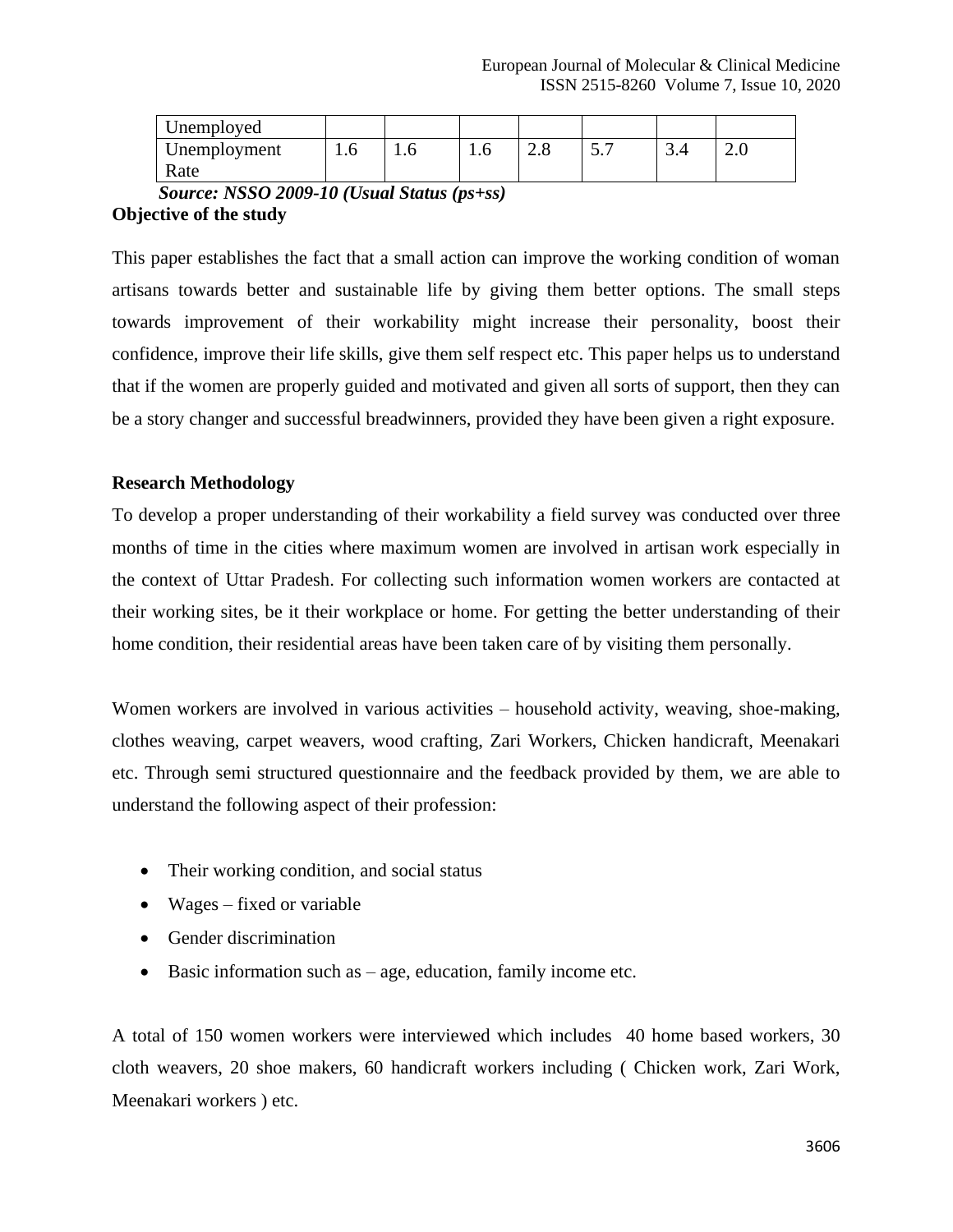The mode of sample collection was theoretical, interview based and unstructured questionnaire, so it cannot be analyzed using statistical tool, therefore qualitative analysis has been performed to analyze the feedback received from the women artisans and accordingly the conclusion has been drawn.

| Areas / Reasons    |                       | <b>Wage / Salary</b> | Gender                |                  | <b>Working</b>        |                            | <b>Reason to</b>      |                |
|--------------------|-----------------------|----------------------|-----------------------|------------------|-----------------------|----------------------------|-----------------------|----------------|
|                    |                       |                      | <b>Discrimination</b> |                  | condition             |                            | opt for this          |                |
|                    |                       |                      |                       |                  |                       |                            |                       | job            |
| <b>Shoe Makers</b> | ➤                     | Bare minimum         | $\blacktriangleright$ | Nothing was      | $\blacktriangleright$ | Self dependent             | ➤                     | Lack of        |
|                    |                       | wage                 |                       | witnessed.       |                       |                            |                       | other          |
|                    |                       | Commission           |                       |                  |                       |                            |                       | option         |
|                    |                       | based                |                       |                  |                       |                            |                       | available      |
| Wooden Craft       | $\blacktriangleright$ | Not fixed            | $\blacktriangleright$ | Men are          | ➤                     | Self dependent             | $\blacktriangleright$ | Financial      |
|                    |                       | salary               |                       | preferred        | $\blacktriangleright$ | Contractual                |                       | deficit        |
|                    |                       | Piece based          |                       | more than        |                       | basis                      | ➤                     | N <sub>o</sub> |
|                    |                       |                      |                       | women            |                       |                            |                       | educationa     |
|                    |                       |                      |                       |                  |                       |                            |                       | 1              |
|                    |                       |                      |                       |                  |                       |                            |                       | backgroun      |
|                    |                       |                      |                       |                  |                       |                            |                       | d required     |
| Zari / Meenakari / | $\blacktriangle$      | Negotiable           | ≻                     | Majority of      | $\blacktriangleright$ | <b>Based</b> on            | $\blacktriangleright$ | Financial      |
| Chicken work       | ➤                     | Mostly work          |                       | women are        |                       | demand                     |                       | freedom        |
|                    |                       | based                |                       | involved         | ➤                     | Self employed              | ≻                     | No land        |
|                    |                       | Based on no. of      |                       | comparatively    |                       |                            |                       | for            |
|                    |                       | pieces               |                       | to men           |                       |                            |                       | farming        |
|                    |                       | produced             |                       |                  |                       |                            | ➤                     | Self           |
|                    |                       |                      |                       |                  |                       |                            |                       | dependent      |
| Home based         | $\blacktriangleright$ | <b>Totally based</b> | $\blacktriangleright$ | Women            |                       | $\triangleright$ No Actual | $\blacktriangleright$ | Work           |
| workers            |                       | on No. of            |                       | participation is |                       | information is             |                       | from           |
|                    |                       | pieces               |                       | significantly    |                       | available                  |                       | home           |
|                    |                       | produced             |                       | more than men    |                       |                            |                       | option is      |
|                    |                       |                      |                       |                  |                       |                            |                       | available      |

Table 1.Portfolio of Women Workers in Artisans Industry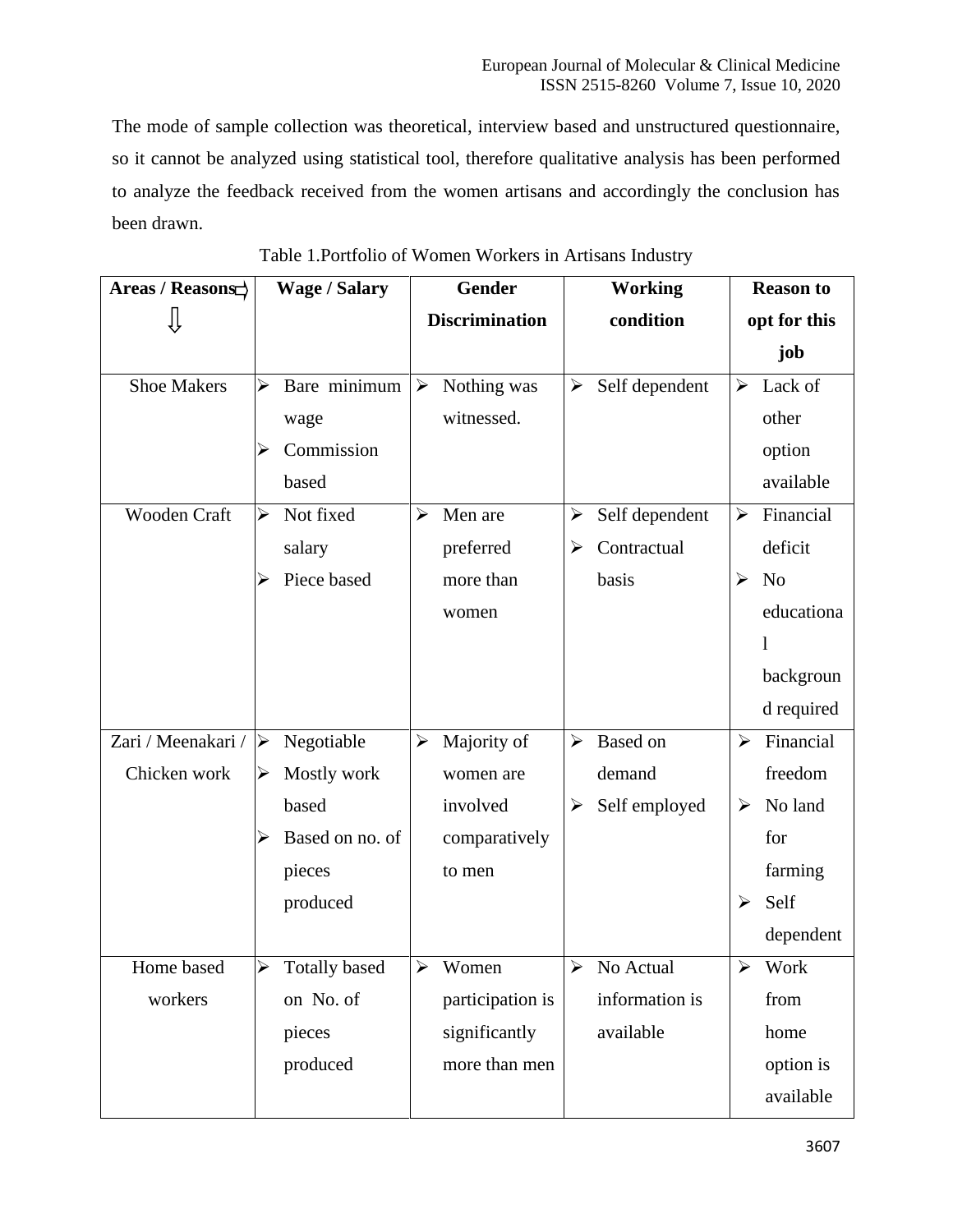### **Analysis and Discussion**

The interview conducted for various women workers for different profiles are summarized and analyzed below:

*Shoe Makers:* The shoe-makers are the one who is facing economic-downturn, by means of this profession they are supporting their families by earning bare subsistence for their dependents. Here their payment is based on the no. of pieces produced and also depends on the market demand and supply. It also gives women financial independence and they feel a special sense of pride among others.

*Wooden Craft:* Crafting involves precision. The women workers who all are involved in this profile are not able to devote much of their time. As crafting involves patience and time, women have no. of responsibilities, so the preference is given to men over women, so here gender discrimination takes place. Since it does not demand an educational background so anyone can easily enter and exit. The payment to this job is piece basis which they usually call commission it varies from product to product.

*Zari / Meenakari / Chicken Worker:* The majority of women workers are involved as it does not require any rules or regulations or compel them to follow any command. They receive payment on the piece basis. Usually they work under some big manufacturer where they are given the choice of freedom to perform their work, and on the top of that it's a home-based work, so maximum no. of women participation have been witnessed, as getting involved in this kind of job doesn't hamper their family setup.

*Home-Based Worker:* it gives an opportunity to women workers to perform all sorts of job in their own dwellings. Women turn out to be home-based workers due to no. of reasons – they lack necessary qualifications, lack of formal training, no support from their families, economic compulsion etc. It also gives an opportunity to combine work with house chorus and flexibility to perform their task.

## **Review of Literature**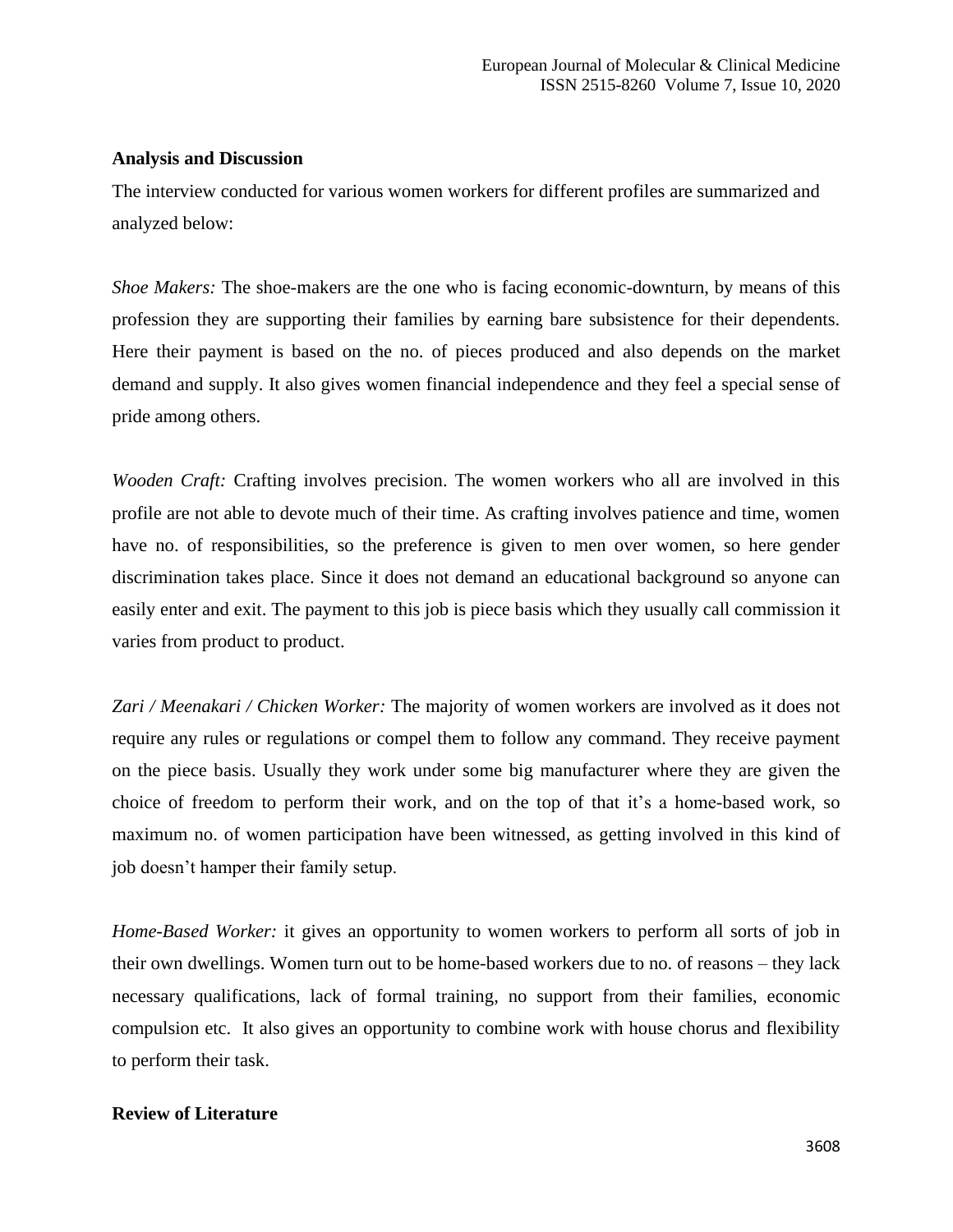Shrivsatava,(1978), according to her report it reveals the various aspect of life style changes when it comes it employment. If a woman is working, she is more liberal than any woman who is confined to her house. She has broad view in terms of understanding the things and wider social interaction. The couple where both man and woman are involved in employment they share equal domestic responsibilities and develop greater cooperation. Thus employment leads to various behavioural and social changes.

Gulati,(1983), in her research, she talks about the marriages, which takes place among the people who belongs to unorganized sector. Since the parents are already working in informal sector so they get their daughter married to a boy who is also from the same segment which invites many unsaid challenges in a girl's life, and stops her from various opportunities and stops their girls to do any better.

Preet Rutsagi,(1997), she has talked about women employment in informal sector and how the employment rate of women has risen due to economic pressure in unorganized sector. She has focused in the working condition of women and their exploitation in her article. Due to economic pressure women are taking up jobs in informal sector but due to lack on stringent law and polices they are underpaid and work under miserable condition, along with household chorus activity. The participation of women in employment is also helping to break various cultural and social taboos.

Nigar Fatima Abidi,(1996), her study is mainly based on Muslim Women worker, specifically in textile industry. She reveals that women are working almost 7-8 hrs. daily in weaving, along with other household chorus which includes – Taking care of kids, Gardening, Cleaning, cooking etc. they have no say in any decision in their family, they are just mere assistance to their spouse, where their contribution is huge in this particular industry. The matter of fact is that they are bread winner of their family, because their family survival depends on their subsistence.

Jasani,(1990), in her study she talks about the male dominance, she says even there is women empowerment and various measures are being taken to boost the employment rate of women, but still male dominance prevail in this industry. Labour market favors men over women. She talks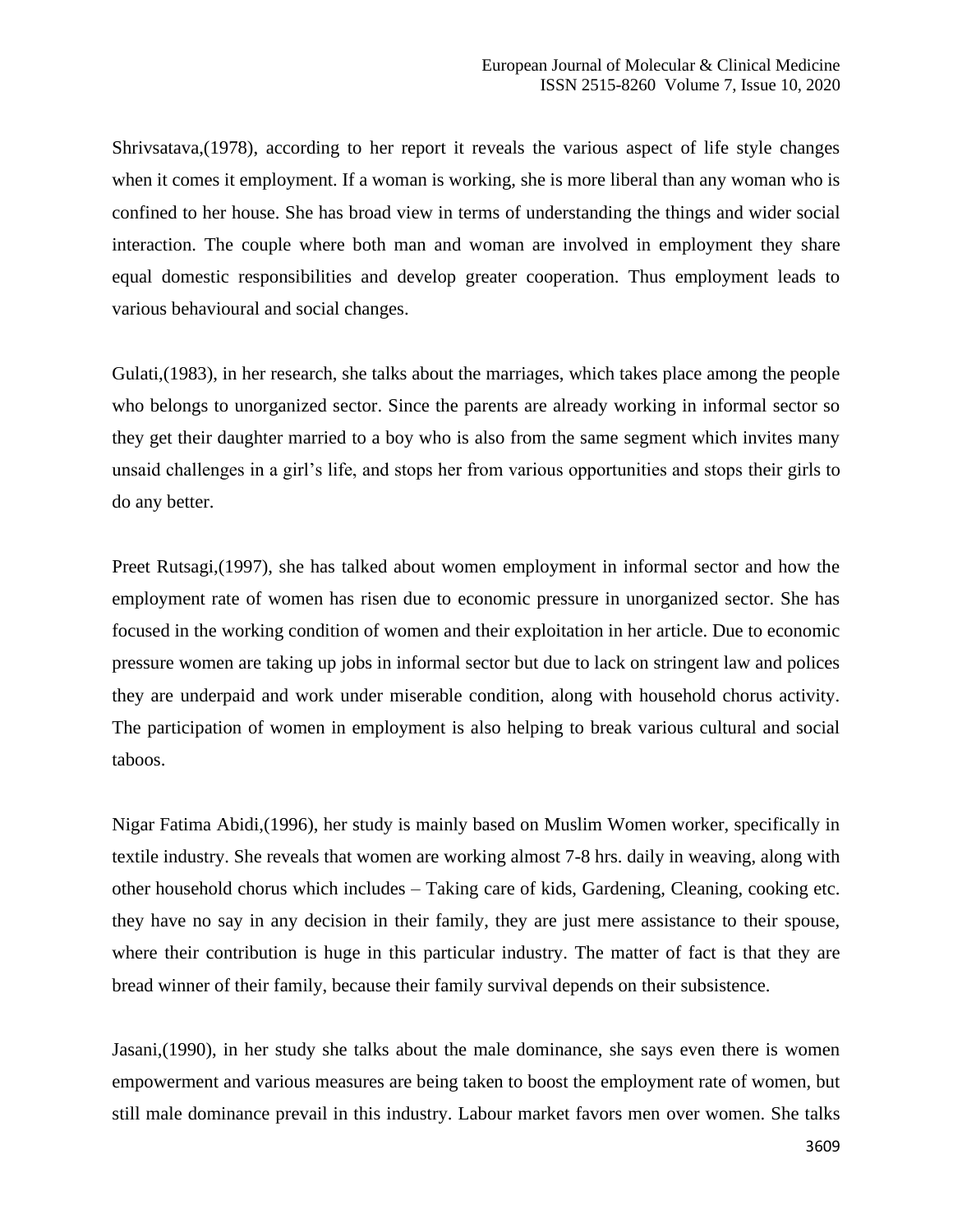about the midwives; in the healthcare sector, there is also no equal pay for equal work done even for the urgent work. She also says that the bargaining power of women is also weak due to socio economic background.

According to Singh and Viltanan,(1985), one of the papers presented by them in a conference in Delhi, they have focused on women who are taking care of home based work. They say the home based work performed by the women always stays invisible; their work never comes in any of the statistics. Besides women have accepted the fact that the entire household stuff is only their whole sole responsibility not the men's and as a result home based work is just a peripheral. This paper also talks about the challenges of informal work setting when it comes to women; it says it has no. of flaws: erratic work schedule, unorganized work settings, low wages, lack of legality etc.

Jaya Kritika Ojha and Binod Mishra (2013), they have discussed in detail about women empowerment, successful capacity building and inclusions of women in embroidery industry with special reference to Rajasthan, THAR. Despite the odd and challenging life style, women of THAR have still successfully managed to accelerate their participation in artisan industry. They can talk against discrimination, their know about their right, they have say in decisions making process in the family etc. this paper also talks about the one of the non-governmental organization called "URMUL Seemant" this organization provide training, they work on quality improvement in terms of design, colours, new trends etc, they have create a platform of socio economic development of rural women and women who especially are involved in handicrafts.

#### **Crafting the way Forward - Women in Artisan Industry**

According to Frank Wilson the importance of hand has been mentioned in one of his book which states "The Hand – how its use shape the brain, language, and human culture". Here we are discussing about such industry which is mostly into hand operated known as handicraft. The life in handicraft begins with the birth of an individual in a family whose descendents are already working there from decades. This industry has potential to increase the employment rate and enhance the economic opportunity not just for men but for women too.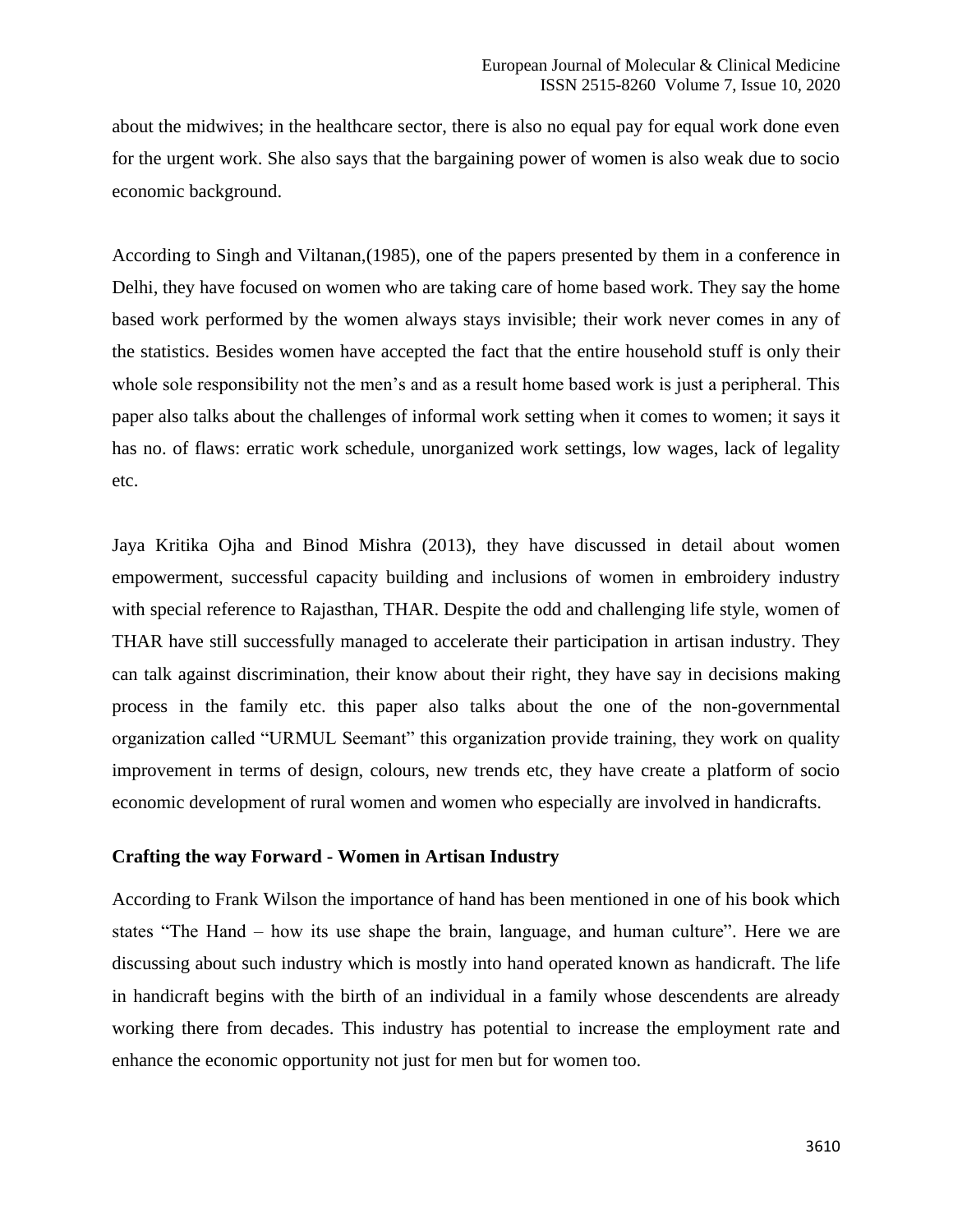This sector sometimes also understood as a diverse one as at one point you will find skilled workforce and at other unskilled or practitioner. Some time there are people who are self employed and running their business successfully and some are daily wages worker. This industry has ample opportunity but the only problem lies with its regulation and formality. It has given opportunity to women workers who can earn their livelihood and bread for their family.

But the end result has shown some different picture, The Economic survey 2017-18 says that the employment of women worker has reduced from 36% to 24%. There are various reasons underneath, poor environment, sexual abuse, unsatisfactory condition of work, lack of awareness, discrimination between men and women, low literacy rate, lack of family support, women are doubly burdened as there is no childcare support etc. because of such things various agencies have come into picture to protect the laws of women worker, protect their right and provide them all sort of benefits and security paving the way for their betterment.

AIACA ( The All India Artisans And Craft workers Welfare Association), which is mainly into craft sector and deals with issues pertaining to growth and benefits of people who are associated with this industry. Currently they have dealt with environmental issues, health and safety issues and paved the way for inclusive development of this sector. They assist in –

- Sales of the handicraft
- Production
- Providing Training
- Help Product design
- Strengthening back end production
- Etc.

They are helping women artisans on various fronts, such as creating wage parity, enabling work condition, helping them to start their own business etc. this way they are helping them to promote, though these issues requires pro active research, supportive policy, need to redesign the mechanics of work, and creating a sustainable model for inclusive growth.

## **Integrating Family and Work – Work Life Balance**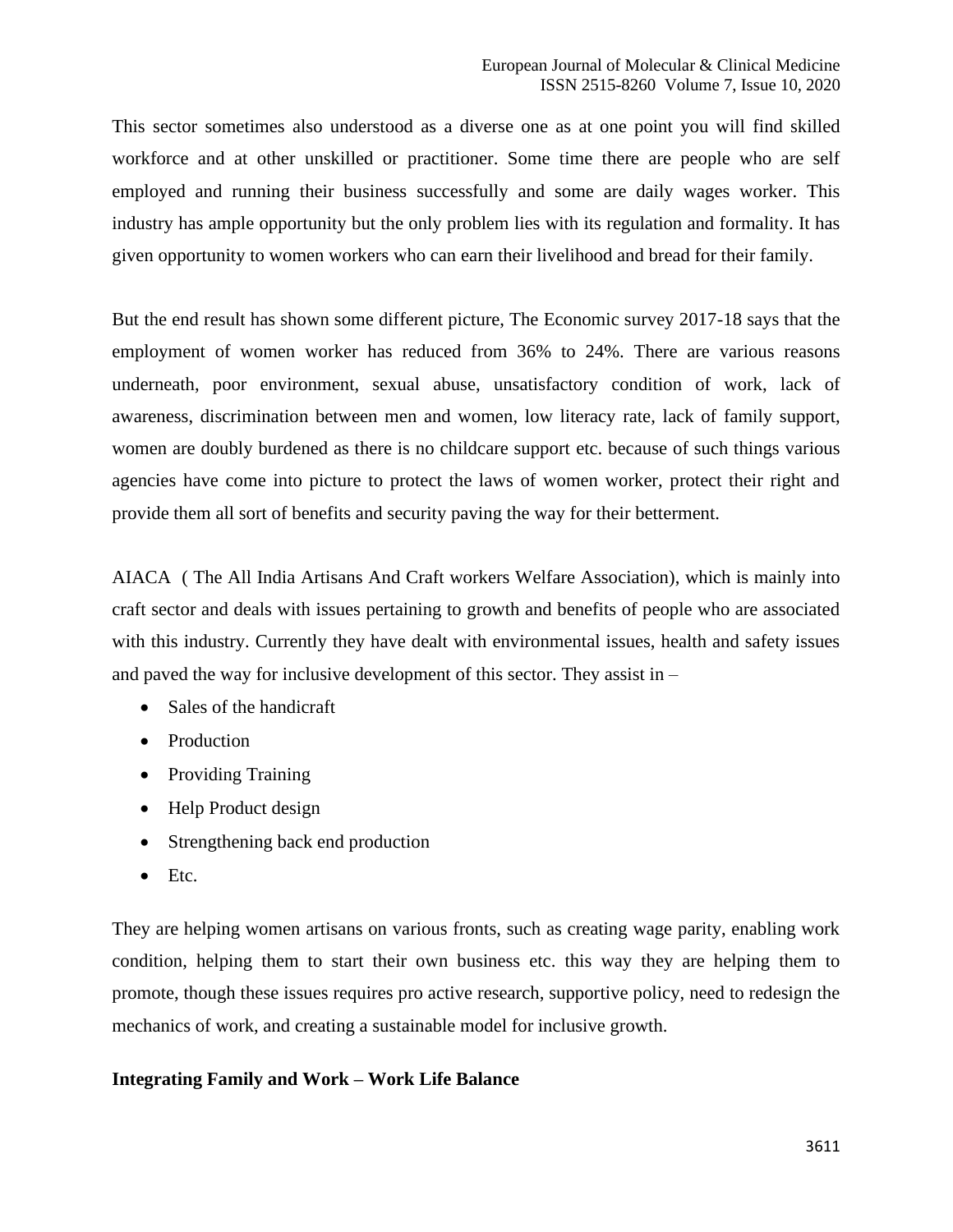Here to understand better the concept of working women, it is important to understand first and foremost the way the responsibilities have been encountered by both men and women, the problem which women encounters is way different than men, even in case of social taboos. Society generally perceives that women are economically or financially dependent on men and they should be confined to their house taking care of their kids and families and making no economic contribution at all and as a result they lag behind men. Women faces specific problem and issues so to deal with such situation even the process should be specific and unique.

In some cases if a women is taking an opportunity of employment they have to keep their relatives at home to take care of their children or some domestic help to do the same by taking care of their home and family, so that they can give 100% to their work effectively.

But now the trends are shifting gears for working women on various fronts, new techniques, experiments, initiatives are taking place an gradually people's perception towards working women is also changing. Women are more empowered than they were ever before. The 20<sup>th</sup> century was a period of tremendous change which diminished the trend of gender discrimination by brining into the picture of sex ratio by 1991 census, which was falling at higher speed and hence set the alarming situation for all.

Today women are independent and more empowered; they take the opportunity and are establishing herself as an equal by taking care of the entire responsibilities well. They get motivation; support and guidance from the family as well as the society since they have realized their capacity and power. Various active organization – Government and non government have taken initiatives to guide and empower those women who are deprived and have less access to the opportunities, by giving them platform and providing them equal opportunity as their counterpart gets.

#### **Conclusion**

Women Artisans mostly work in traditional and unorganized sector in which they are vulnerable to exploitation and low wages, sexual harassment, extreme working condition, erratic work schedule, which is very much difficult to manage their work life. Most of the times due to such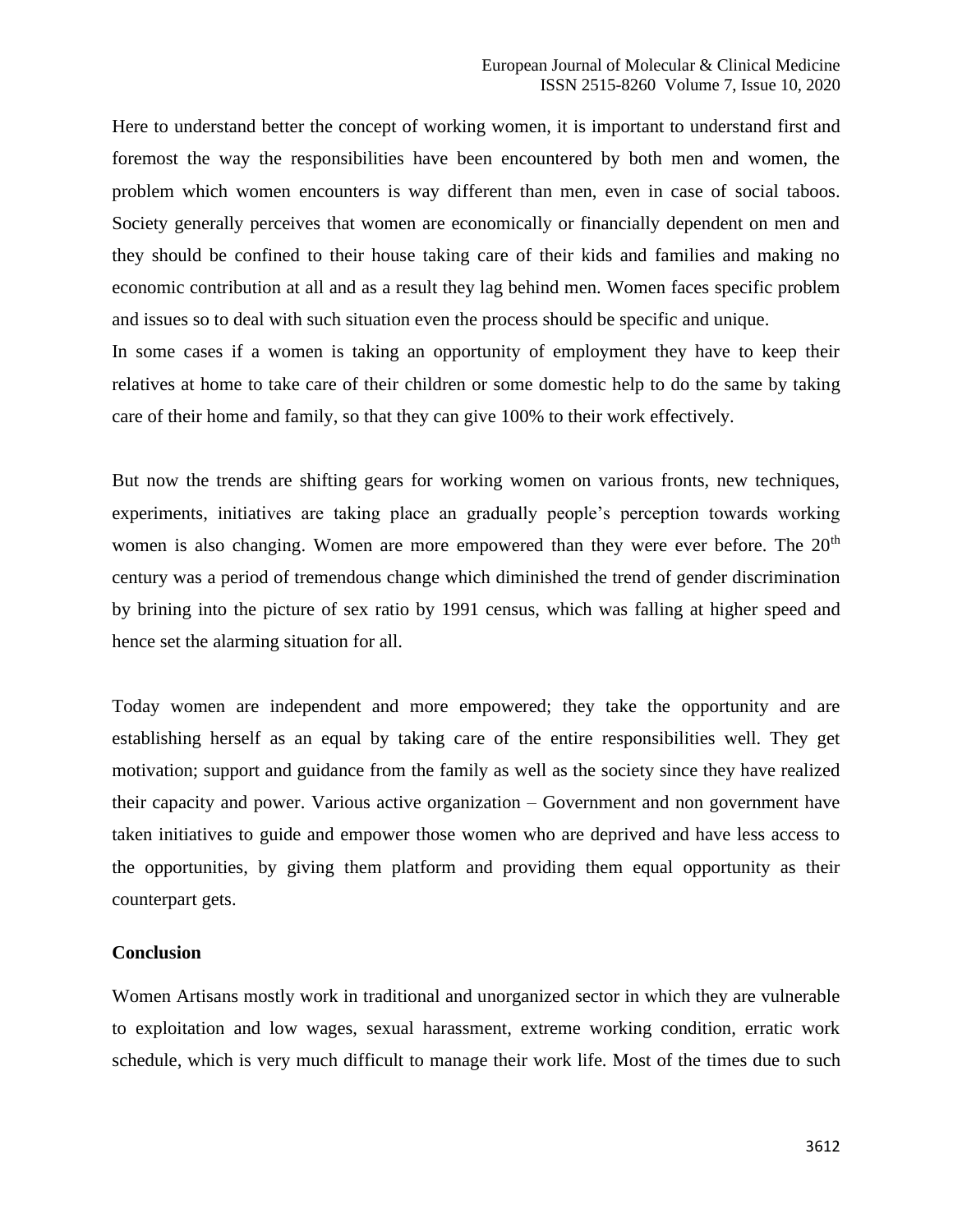conditions thay have to choose home over work and become financially dependent on their counterpart. But the time is taking a major shift and turning the table for working women.

On the basis of above study it can be clearly seen that handicraft and artisans industry have brought significant change in the lives of women artisans, they get fully support and timely payment, they are the successful bread winners of their families and have established themselves as change agents and leading a successful life. The poor women have realized their potential and have become self reliance. It is found that they are easily managing the work and their families.

#### **References**

- 1. Srivastava, Venita,(1978). Employment of Married Women In India, National Publishing House, New Delhi,
- 2. Gulati,Leela,(1983). Women in the Unorganized Sector with Special Reference to India, Centre for Development Studies, Trivandrum, Karela,.
- 3. Rustagi, Preet,(1997). Women Employment in The Unorganized Sector: Some Issues", Social Action, Vol. 47.
- 4. Abidi, Nigar Fatima, (1986). Home Based Production A Case Study of women Weavers In A village Of Eastern LLP. In India", in Aniit Kumar Gupta (ed) *Women And Society - The Development Perspective*, Criterion Publications. New Delhi,.
- **5.** Jasani, Amar,(1990). Limits of Empowerment: Women in Rural Health Care, *Economic and Political Weekly* Vol. XXV, No. 20.
- **6.** Hazt,Keith,(1973**).** Informal Income Opportunities and Urban Employment in Ghana, Modern African Studies", March.
- 7. p.cit., Singh, Andrea Manefee and Anita Kelles Viitanam.
- 8. Jaya Kritika Ojha and Binod Mishra (2013). Building capacity of rural woman Artisans : Case study of women empowerment from thar desert of western Rajsthan, *Journal of Rural Development,* Vol. 32, No. (3) pp. 291 – 300.
- 9. Mayoux, S. (1998), The Ethics of Development for Women, Development Bulletin, 30: 40-42
- 10. Pandian, P. & Eswaran, R. (2002)., SHGs Mobilizing Women at the Grassroots, Social Welfare, 49(7):18-19.
- 11. Shivmurthy, M., (1999). Empowerment of Rural Women, Compendium of Lectures of Summer School on Human Resource Development and Management in Extension Organization at University of Agricultural Sciences, Bangalore, July (1-30).
- 12. Tandon, Niti and Kumar Niraj, (1994). A Study on Employment Status and Income generating Activities of Socially Underprivileged Slum Women", Social Action, Vol. 44, April-June.
- 13. Uniyal, Mahesh,(1996). Little Protection for Home-Based Women Workers", The EHxniment matfe Available in Electronic Format by The International Cooperative AlUance.
- 14. Sharma, Ursula,(1986). Women's Work, Class and the Urban Household, Tavistock Publications Ltd., London.